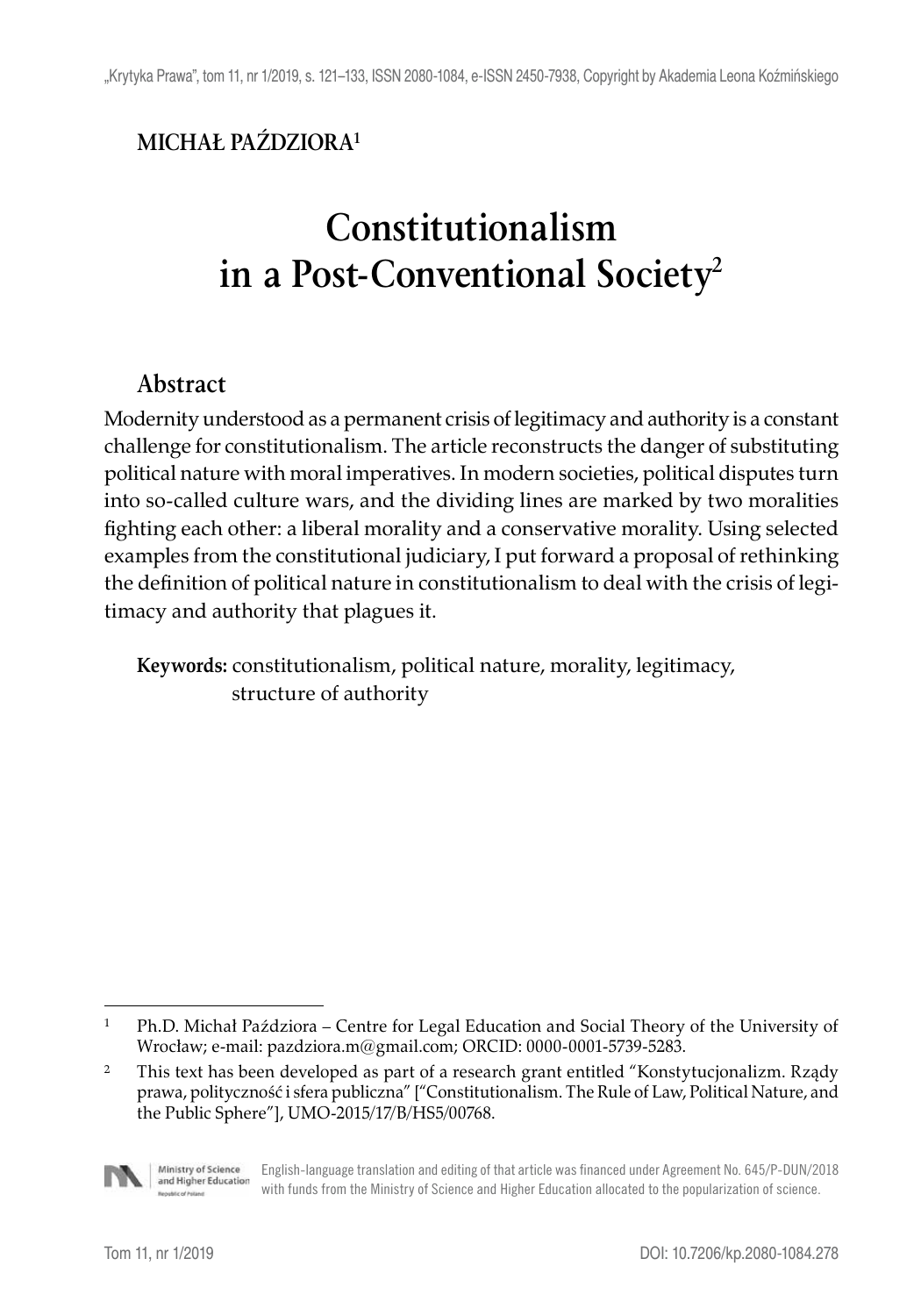$\bf{M}$  hen considering the problem of the functioning of legitimacy in democratic political systems, Seymour Martin Lipset stresses that "the stability of any given democracy depends not only on economic development but also upon the effectiveness and the legitimacy of its political system. Effectiveness means actual performance, the extent to which the system satisfies the basic functions of government as most of the population and such powerful groups within it as big business or the armed forces see them. Legitimacy involves the capacity of the system to engender and maintain the belief that the existing political institutions are the most appropriate ones for the society. The extent to which contemporary democratic political systems are legitimate depends in large measure upon the ways in which the key issues which have historically divided the society have been resolved."3 This way, Lipset draws our attention to the crisis of legitimacy that occurs in periods of transition to a new social structure, when the status of the already functioning institutions is unable to satisfy the political expectations of the main social groups.

The aim of the article is to examine the nature of the legitimacy crisis based on the example of the Polish constitutional judiciary. By analysing three decisions of the Polish Constitutional Tribunal, I intend to show that the present crisis is nothing new and should not be associated only with changes in the judiciary as initiated by the ruling party, Law and Justice, after it won the 2015 election. In a broader – philosophical and political – context, a legitimacy crisis involves irreversible changes initiated by the age of modernity (I) and an emergence of a post-conventional society (II), and thus a need to change the structure of the authority of law (III).

## **Modernity and the authority crisis**

Herbert Schnädelbach, a German philosopher, speaks of four planes of the use of "modern" predicate (modern): chronological, historical, structural, and evaluative.<sup>4</sup> The domain of conflict changes depending on which aspect of modernity we mean. I would like to make it clear at the same time that wherever I use the word 'modernity' as a noun, my intention is always to use it as a predicate. In other words, I do not associate the meaning of the word with some objective reality or a subjective

<sup>3</sup> S.M. Lipset, *Homo politicus. Społeczne podstawy polityki*, Warszawa 1995, p. 81.

<sup>4</sup> Cf. H. Schnadelbäch, *Próba rehabilitacji animal rationale*, Warszawa 2001, pp. 328–334.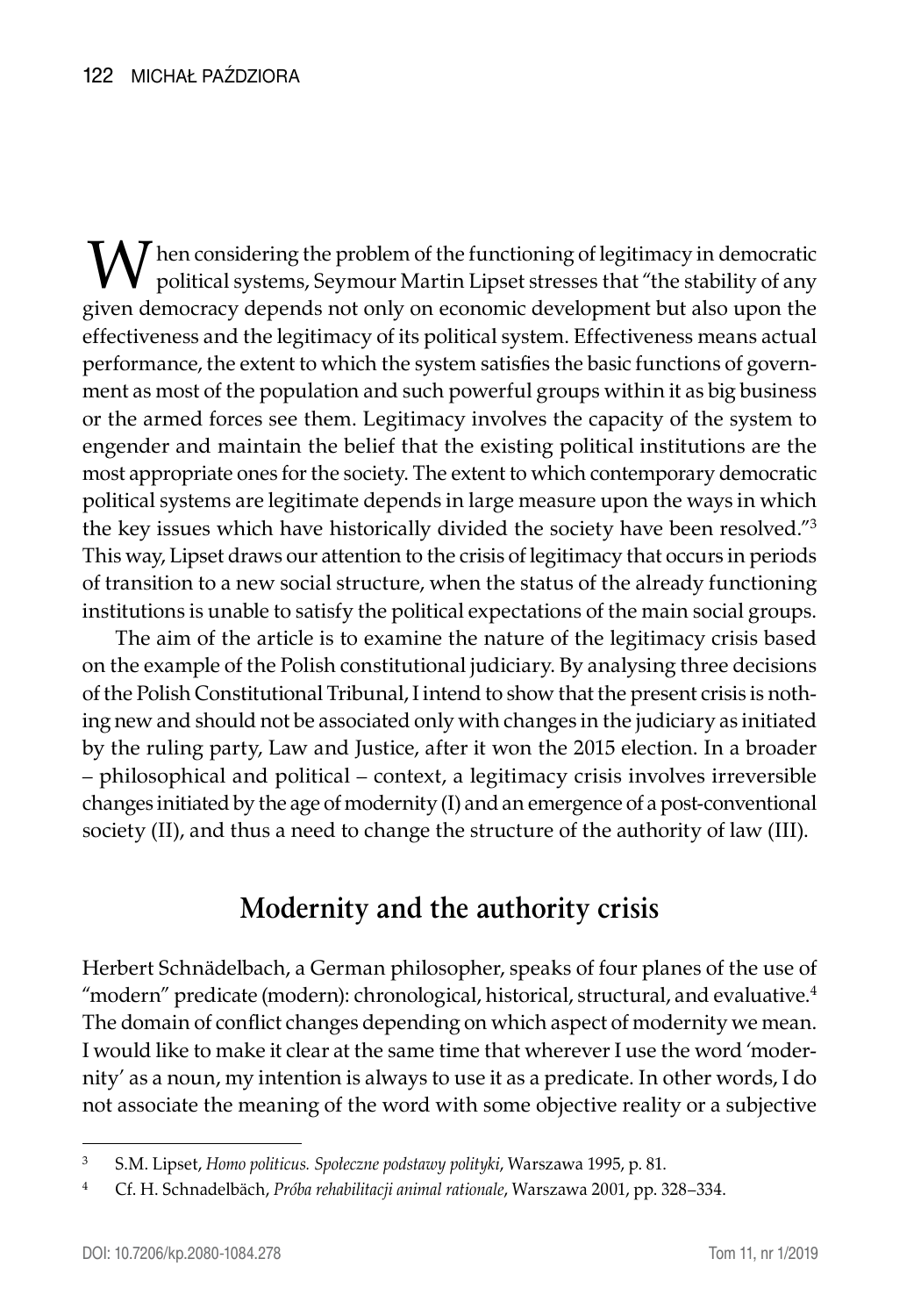impression. To me, modernity is a set of qualities that make it possible to describe some state of affairs as "modern". The distinction below, like every other typology, involves considerable simplifications. It is frequent that "modern" predicate is used in several or perhaps even in all of its meanings at the same time. But I do believe that the distinction made is valuable because it sheds light on the multidimensionality of the argument over modernity.

The chronological use of "modern" predicate is determined by an emphasis on the otherness of the times we happen to live in. In this sense, modernity means that which is clearly separated from the past, constantly underlining the new, the yet undiscovered. The present is depicted as a moment of a constant dialectical negation of the legacy, 'worn out' images of the world. In this context we can speak of lingering in modernity. Lingering in times where it is "*en vogue*" to remain constantly in motion, under a constant tension between what is and what will be. This openness of modernity, the self-awareness of turning to the future, is especially stressed by the chronological use of "modernity" predicate.

We speak of modernity in a historical context when we refer to the age of modernity. Authors dealing with the issue of modernity are not unanimous as to when this age actually started. Adorno and Horkheimer claim that modernity first appeared in Bacon's programme of the dominion of science over nature, others argue that it came with the outbreak of the French Revolution, the times of the Enlightenment, the era of mass industrialisation, the twilight of classicism, romanticism, or the beginning of the aesthetic modernism of 1950. If modernity is considered from a historical perspective, the important thing is that, as claimed by H. Schnädelbach, that modernity understood as an age has its beginning and end – it needs to come with a past and a future. Modernity in a historical meaning will always be described as a movement governed by its own dynamics.

The chronological perspective is strongly linked to the evaluative perspective. New times – of being modern – become a normative principle. Modernity, connected strongly with the idea of progress, dissociates itself with the dictate of tradition. Modernity is a normative concept where the new is defined as rational. The evaluative perspective is an affirmative expression of the chronological perspective.

The structural perspective on modernity is related to its theoretical characteristics. In this sense, we can speak of modernity theories, pointing to general recurring properties. In this case, modernity is an abstract notion, a Weberian ideal type, created by liberal, humane sciences. We could say that a structural use of the "modernity" predicate is an outcome of scientific objectivisation. A theoretical study of modernity may reveal both a falsity of common notions thereof, some concealed assumptions, and superficiality, which may enhance our general idea thereof. What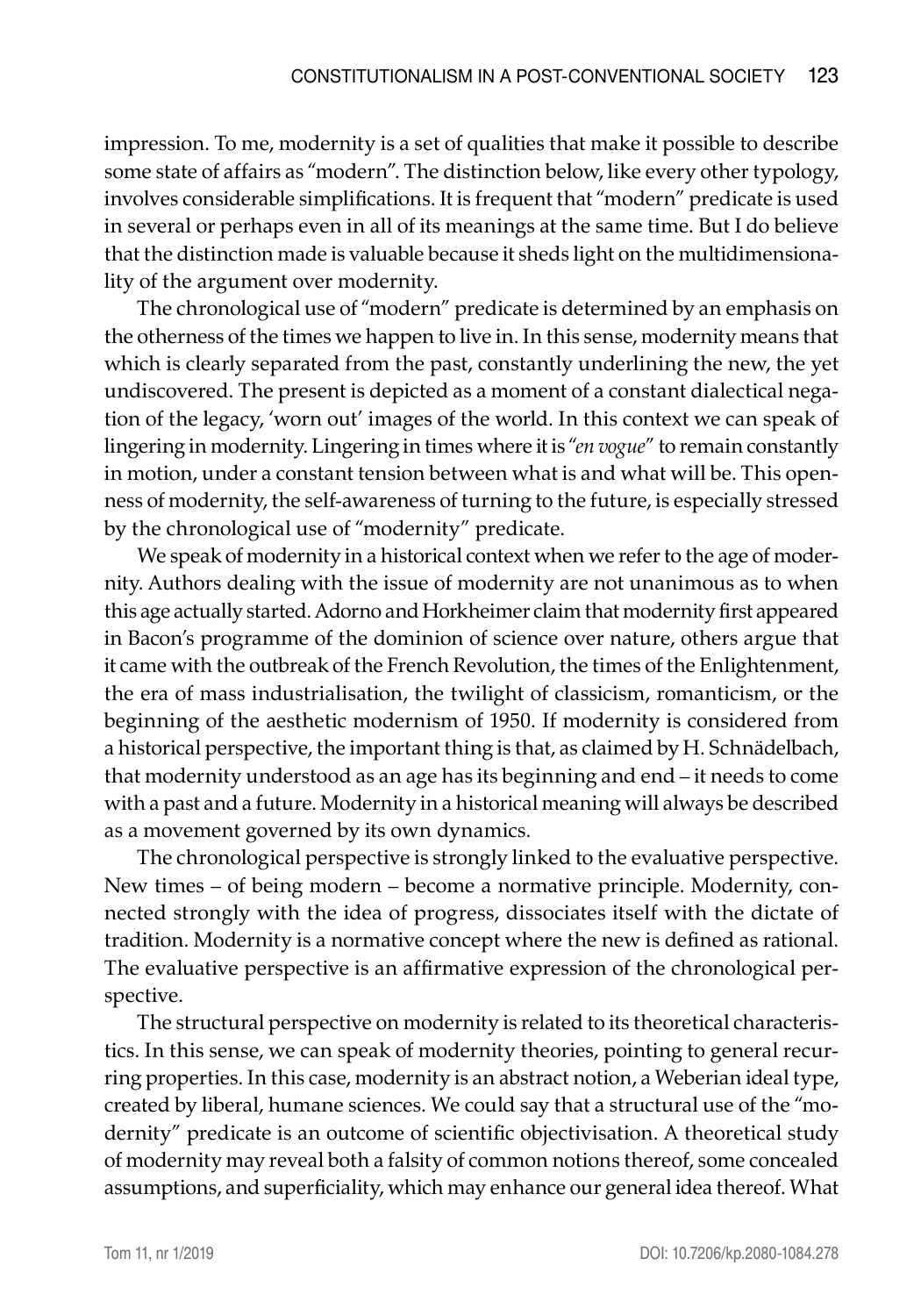matters in the structural perspective on modernity is the lack of a narrative structure in the explanations of the concept. Modernity is something that does not refer only to some areas of knowledge or culture. It can emerge and occur anywhere provided that the essential conditions are fulfilled. Modernity may not thus be reduced to a specific time in history – a historical perspective. The objective of an analysis of a structurally described modernity is to capture the objectivised, recurring forms of its manifestation. But it does not mean that modernity does not have any connection to past events. On the contrary – the shape of modernity is determined mainly by the past revolutionary processes and the current globalisation trends. The historic moments such as the French Revolution or the Industrial Revolution in England, like any other moments of radical transformations, signify the "ageing" of the heart of tradition, which has so far successfully coordinated and legitimised the existence of social institutions.

"Modernity is renewed every time the present is taken as a door opened onto the future".<sup>5</sup> The quote perfectly illustrates the relationship between modernity and the past, authority, and the related problem of the legitimacy of inherited orders. Every modern entity should understand their era regardless of what has been passed on to them by authorities from the past. The responsibility for the choices made and actions taken rests solely with them.<sup>6</sup> Hence, modernity is a structure in which we become aware that we bear responsibility for the overall order that we have come to and will live in. Conscious of its detachment from the past and orientation towards the future, towards what is anticipated, modernity needs to become a source of normative references for itself.7 One can even hazard a claim that the reason-authority relationship is a fixed point of reference for the times we are living in. A discussion initiated by Jürgen Habermas, for whom modernity appears whenever the present is treated as a door opened onto the future, is especially useful in this context. In the German philosopher's writing, the relationship between reason and authority is linked to the problem of rational justification of our actions and claims, and the increase in the level of rationality in the social dimension involves communication taking over the coordination of actions whose justification has been so far based on a blind approval of the authority of tradition. According to Habermas, the highest post-conventional stage of social development involves a final liberation from authority. It is not hard to notice that authority as

<sup>5</sup> G. Borradori, *Filozofia w czasach terroru. Rozmowy z Jurgenem Habermasem i Jacques'em Derridą*, Warszawa 2008, p. 107.

<sup>6</sup> Cf. H. Schnadelbäch, op. cit., p. 241.

<sup>7</sup> A.M. Kaniowski, *Jürgen Habermas wobec sporów filozoficznych wokół epoki nowoczesności*, Colloquia Communia" 1986, 4–5(27–28), p. 41.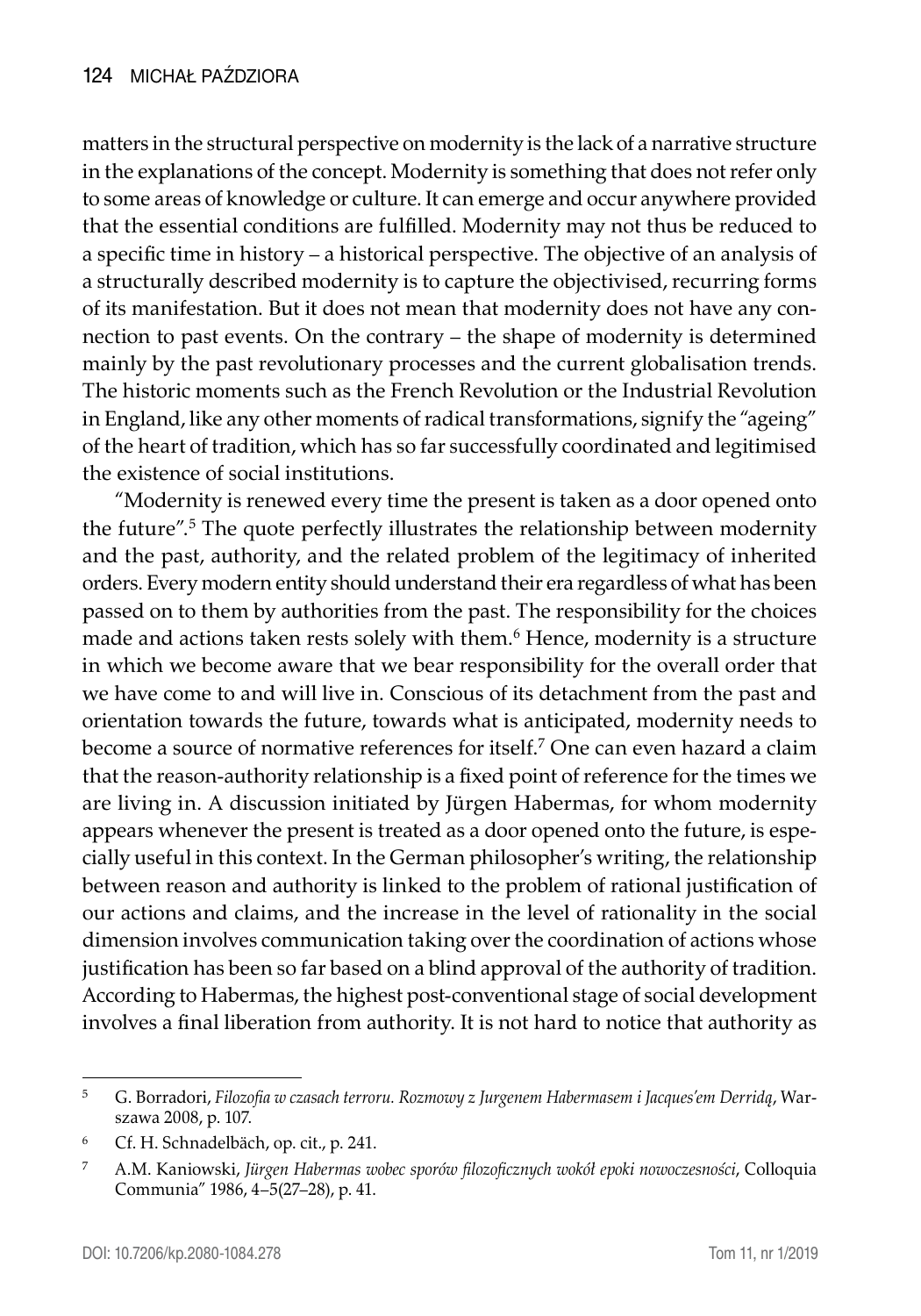depicted in Habermas' classical theory is understood in terms of power and viewed as a vertical structure of horizontal relationships, which hinders an individual's autonomy. This encouraged Hans-Georg Gadamer to undertake a philosophical intervention. The debate between the two philosophers<sup>8</sup> focused mainly on the issue of the necessity of the disappearance of authority. According to Gadamer, authority does not have to involve only controlling and losing autonomy; rather, it is based on a relationship of recognition. In other words, it is impossible to abandon the authority of tradition in liberal sciences, and this authority has nothing to do with blind obedience. On the contrary. Given the fact that authority is based on a relationship of recognition, it is an outcome of, in fact, reasoning. The third participant of the debate offers some very apt observations. Paul Ricœur, who clearly stood against a reductive bringing of authority down to hierarchical dependencies, argued strongly for acknowledging the existence of a horizontal structure next to the vertical framework. "Yet it remains the case that the vertical relation of authority, even when considered within the limits of discursive or written claimed authority, constitutes a thorn in the flesh of an enterprise like my own, deliberately limited to reciprocal forms of mutual recognition".9 According to the French philosopher, authority does not disappear when an individual is able to challenge it having recognised it, thus becoming able to include authority in the process of self-identification. The ambivalence of authority is related strictly to its dual structure. In practice, authority is – on the one hand – the power of ones over the others (vertical structure) and – on the other – respect for mutual autonomy (horizontal structure).

In a design of modernity, the authority of tradition should be substituted with the authority of reason. According to Frank Furedi, a British sociologist, strong cultural pressures have led to a transformation of scientific propositions into absolute truths.10 The emergent expert cultures fail to see that the notion of "science" is a strongly politicised and moral category. The claims made to subordinate oneself to their authority resemble rather acts of recognition of papal infallibility. Paradoxically, extending the expert authority over the discipline of law and politics leads to a dual delegitimisation: the first stage is connected with the depoliticisation of citizens as a result of the transfer of a part of the decisions made onto expert bodies; at the second stage, the monopoly of expert systems has led to their own authority being questioned because of their inability to form sufficient normative grounds to prevent the expansion of political demands and to convince the society that the existing political institutions are the best for the society. In other words, the social environ-

<sup>8</sup> Cf. A. How, *The Habermas–Gadamer debate and the nature of the social: back to Bedrock*, Aldershot 1995.

<sup>9</sup> P. Ricouer, *The Course of Recognition*, Cambridge MA–London 2005, p. 212.

<sup>10</sup> F. Furedi, *On Tolerance: A Defence of Moral Independence*, London 2011, pp. 186–188.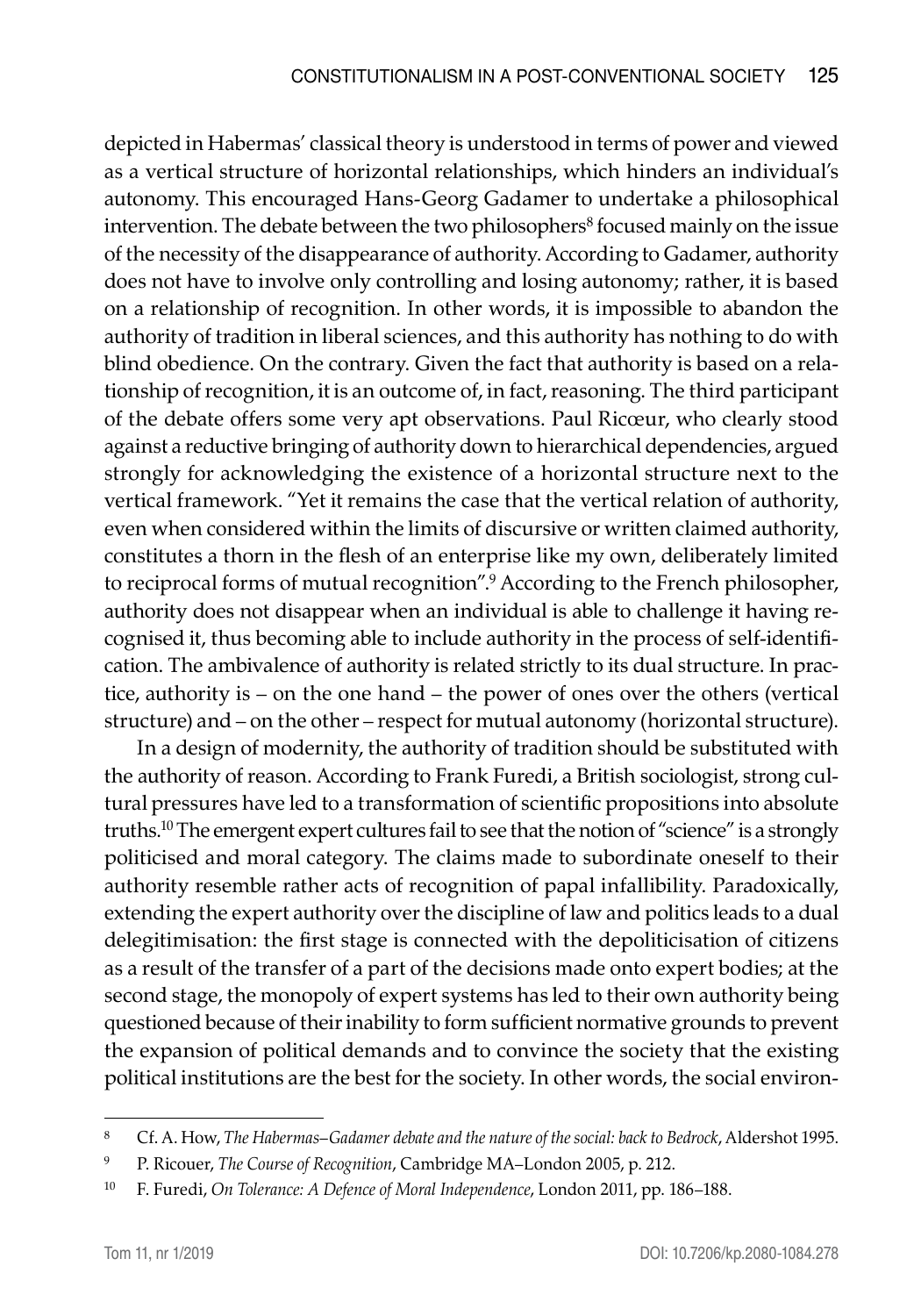ment has started viewing expert systems in terms of vertical authority, related to an imposition of a new epistemological and moral hierarchy, and expert systems often fail to see the need to recognise dialogue and persuasion in the articulation of content in the horizontal structure.

## **Post-Conventional Society**

According to Gertrude Himmelfarb, the author of "One Nation, Two Cultures", the current social conflicts are connected strictly with the crisis of legitimacy and authority. While studying the American society, she found that the revolution of the 1960s led to the appearance of a new dividing line among the citizens of the United States, running not according to the traditional division into the rich and the poor, the educated and the non-educated, but somewhat across "classes as well as religions, races, genders, ethnical and political groups". Contemporary ideological conflicts are motivated rather by moral and cultural values, and not *strictly* economic reasons.<sup>11</sup> The conflicts between the rich and the poor, the educated and the non-educated, typical of liberal societies, have become replaced with cultural conflicts, which in some aspects determine even greater divisions than the polarisation of classes, which Karl Marx considered the key aspect of capitalism. "The polarization is most conspicuous in such hotly disputed issues as abortion, gay marriage, school vouchers, and prayers in public schools. But it has larger ramifications, affecting beliefs, attitudes, values, and practices on a host of subject ranging from private morality to public policy, from popular culture to high culture, from crime to education, welfare, and the family."12 These divisions transform into political demands and claims made by different political parties in every political campaign and process of the establishment of law. A turning point in the definition of justice in moral terms has also been described by Linda Skitka in her article entitled *Exploring the "Lost and Found" of Justice Theory and Research*<sup>13</sup>*.* When conducting social psychology studies on the changing concept of justice, she has proven that the social notion of justice has changed considerably in recent years. Starting from the 1970s, the notion of justice has been defined in terms of three categories for which she suggested a typology described below. *Homo economicus*, meaning justice based on the category of interest. The understanding of justice typical of the period

<sup>11</sup> E. Ciszewska, *Konflikty w Amerykańskiej duszy*, "Znak" 2008, 636.

<sup>12</sup> G. Himmelfarb, *One Nation, Two Cultures*, New York 1999, p. 197.

<sup>13</sup> L.J. Skitka, *Exploring the "lost and found" of Justice Theory and Research*, "Social Justice Research" 2009, 22, pp. 98–116.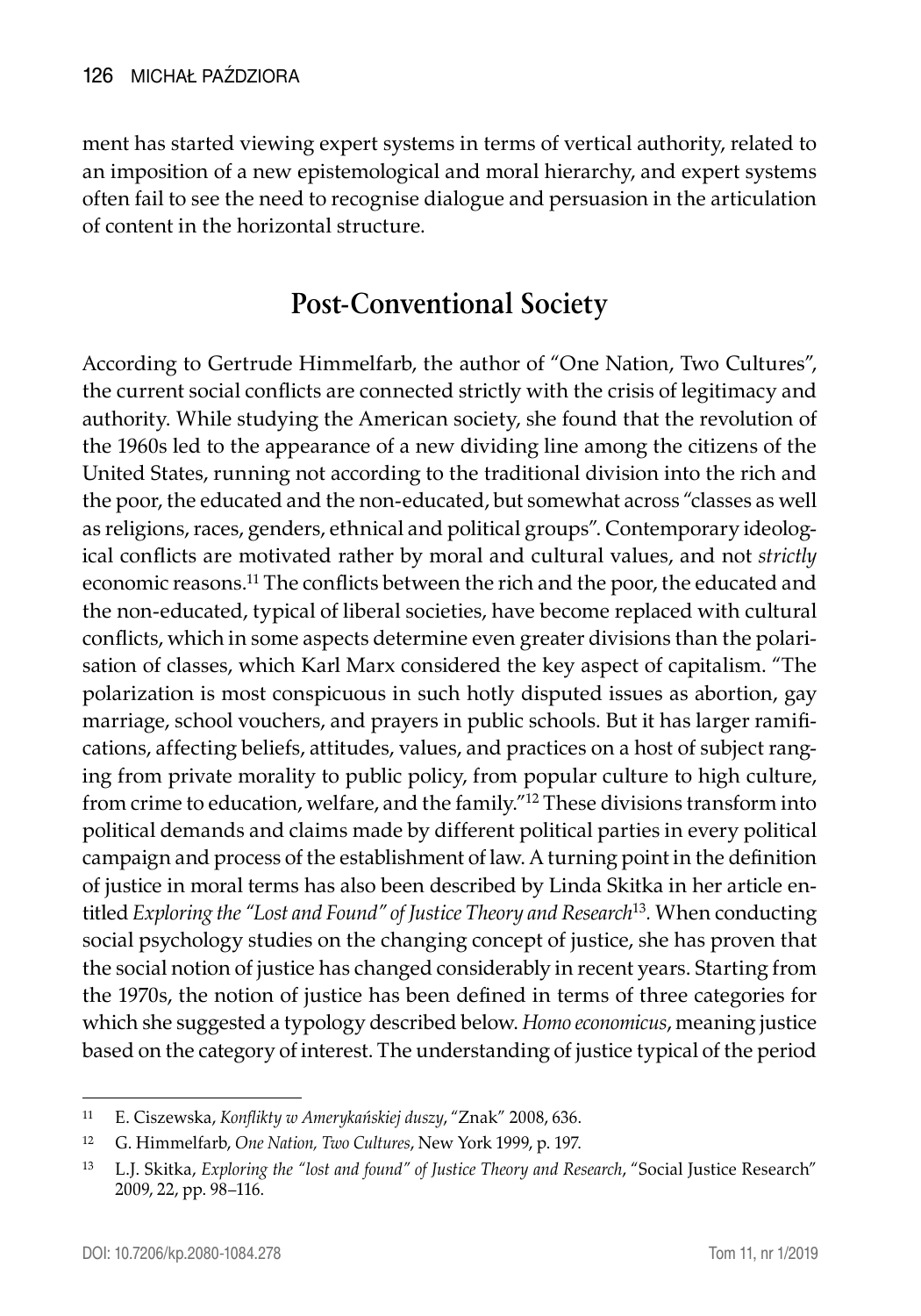of the 1970s was based on a principle of ensuring a balance between the costs incurred by individuals and the outcomes of their activity. *Homo socialis*, with the principle of justice focusing on a need to understand the mechanisms of economic and social exclusion and on ways to counteract economic injustice. The last type of justice, predominant in the era of today, is *homo moralis*, where the principle of justice is defined based one's own moral interest. What my environment or I consider moral, what I believe should be a standard, is regarded as just. Skitka summarises the contemporary perception of justice in the following way: "Judgments of preference are defined as matters of subjective taste. People may differ in whether they prefer apples to oranges, for example. Matters of preference are seen as autonomous, subjective, and quite specific to perceivers. Conventions, in contrast, are socially or culturally shared notions about the way things are normally done in one's group. Conventions are often formally sanctioned by authorities, rules, and laws. Although everyone within the group boundary is supposed to understand and adhere to matters of convention, people outside of the group boundary need not. Matters of moral imperative, in contrast, generalize and apply regardless of group boundaries. Moreover, a key distinction between normative conventions and moral imperatives is their relative degree of authority independence. People are likely to ignore authorities, rules, and laws if they perceive them to be at odds with personal moral standards."<sup>14</sup> The thesis is confirmed by the findings of studies by a Anna Macko, Polish researcher who has explored the views and attitudes of members of youth organisations affiliated with the Civic Platform [PO], Law and Justice [PiS], and Democratic Left Alliance [SLD] political parties, reaching a conclusion that the lines of the political conflict in Poland are now defined mainly by differences in moral attitudes.15 Nowadays it is typical to see political dialogue being colonised by moral imperatives. According to Leszek Koczanowicz, a philosopher from Wrocław, the political dialogue taking place in Poland has become a culture war which "is a battle between the defenders of canon and the supporters of difference."16 Moral views define conflicts in the context of privacy, religion, and even public policy or the shape of public institutions. In addition, the advancing juridification of our life makes the ideological conflicts dividing the society turn into legal disputes. The tendency of the American society to settle all and any conflicts by way of legal action, what Alexis de Tocqueville found quite shocking, is slowly becoming our custom as well.

<sup>14</sup> Ibidem, p. 103.

<sup>15</sup> A. Macko, *Umysł moralny. Jak powstają oceny moralne?*, Warszawa 2018.

<sup>16</sup> L. Koczanowicz, *Post-postkomunizm a kulturowe wojny*, [w:] R. Nycz (red.), *Kultura po przejściach, osoby z przeszłością. Polski dyskurs postzależnościowy – konteksty i perspektywy badawcze*, Kraków 2011, p. 15.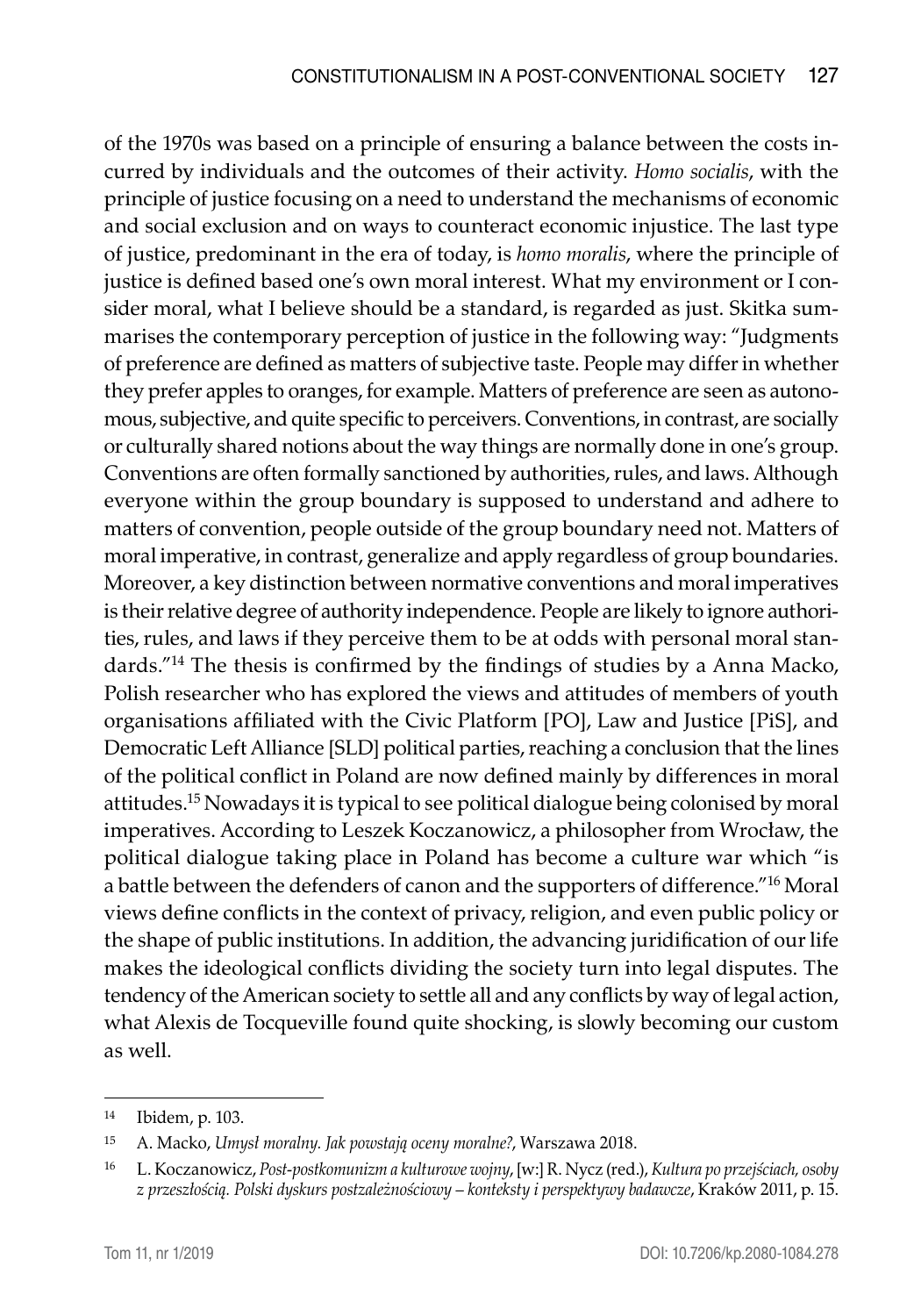Many researchers stress that the process of the political-legal transformation in Central and Eastern Europe involves traditional social divisions cemented by the bygone socialist system: the working class and the bourgeoisie or supporters of the authoritarian regime and pro-liberation oppositionists being substituted with a division typical of Western democracies: supporters of the liberal option as opposed to supporters of the conservative option. The former are to be characterised by modern morality; the latter – by traditional morality. It is impossible to solve the existing conflicts without an understanding of their moral background and the condition of the times we are living in. The solution needs to consider the question of how to maintain the possibility to coordinate political activity knowing that we have no external and objective organisation-oriented convention that will be independent of the waged culture wars.

In traditional terms, the notion of "post-conventional" is associated with Habermas' communicative action theory. According to the German philosopher, a post-conventional society is a normative concept, which provides the foundation for the main assumptions of public reason: impartiality, inclusivity of the public domain, and the rationality of arguments. Leszek Koczanowicz offers a different interpretation of the notion of "post-conventional". He argues that a post-conventional society is not a normative concept, but a category that describes the political nature of contemporary societies. Coming back to the earlier discussion on the permanent crisis of modernity, the condition of a post-conventional society is defined by two opposing trends: a necessity to collaborate on the one hand and increasingly stronger trends and processes of the diversification of world views on the other. "A democratic society, by making use of its emancipation potential, needs to take advantage of the resources of the community in order not to become a network of individuals joint together by an external bond of law and social institutions."17

In other words, in contemporary modern societies there is no option to establish an external and objective organisation-oriented principle. Given the irremovability of differences in the system of values, the process of establishing such a principle alone becomes a political battlefield. Since we are unable to base the justifications of our actions on a social or cultural *a priori*, the need to coordinate our action forces an attitude open to dialogue. On the one hand, an individual may not be uncritical of the reservoir of patterns passed on by tradition. On the other, it is forced to constantly confront its own ideas with those of others. In post-conventional societies, all solutions are just an ordinary *modus vivendi*, not an impartial and infinite compromise. Of course, solutions to the occurring problems may become problems to be solved in the future.

<sup>17</sup> Idem, *Wspólnota i emancypacje. Spór o społeczeństwo postkonwencjonalne*, Wrocław 2005, pp. 206–207.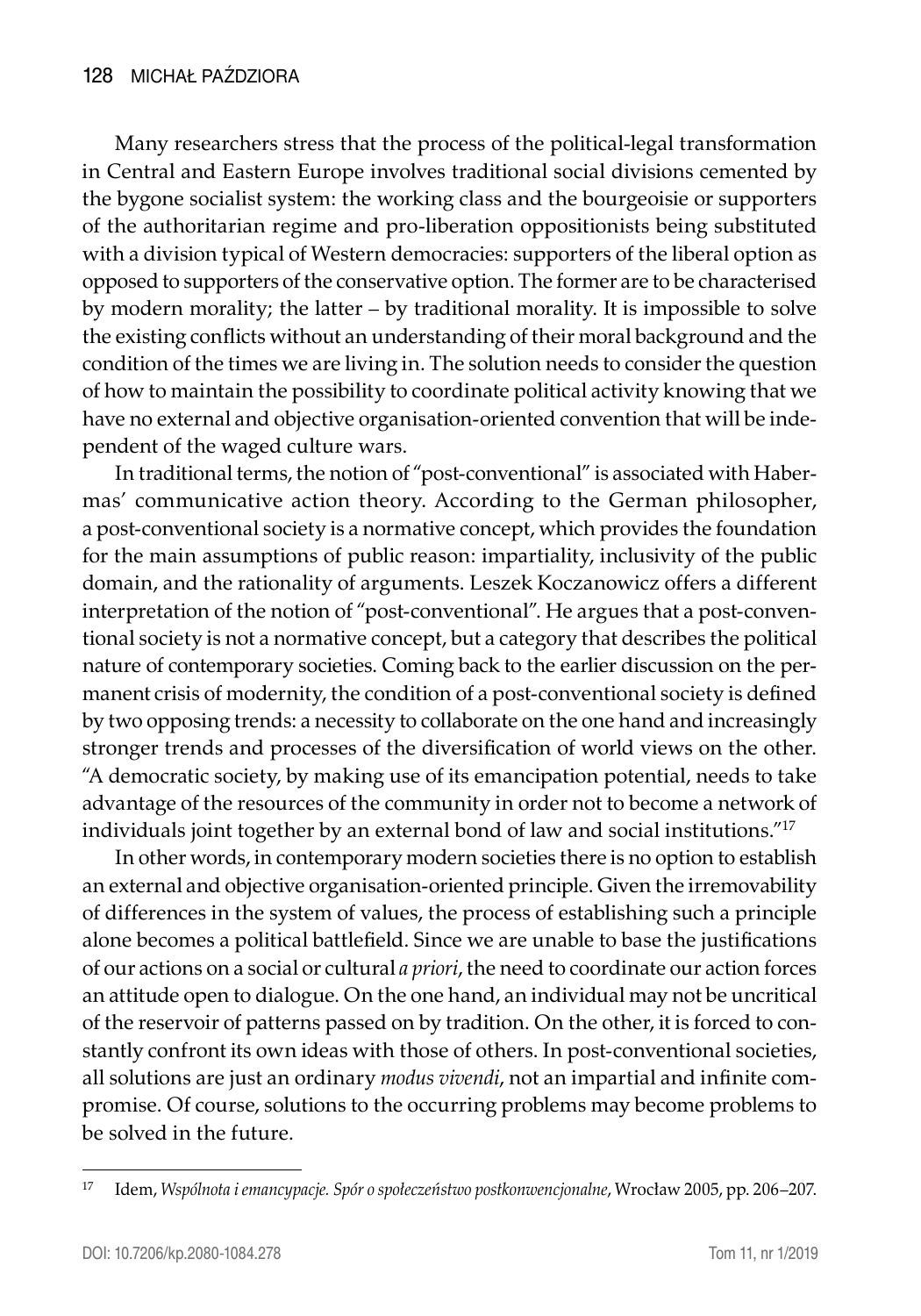#### **Example 1. Abortion**

On 1 March 1989, MPs from the Polish Catholic-Social Union [Polski Związek Katolicko-Społeczny] submitted a bill on the legal protection of a conceived child, which was an outcome of consultation with the Polish Episcopate only. The scale of protests led to an initiative of gathering signatures to organise a nationwide referendum. Although there were almost 1.7 million valid signatures gathered, state authorities never organised the referendum. The Act on Family Planning, the Protection of Human Foetuses, and the Conditions Under Which Pregnancy Termination is Permissible was passed on 7 January 1993, establishing legal protection of human life since the moment of conception, replacing the notion of "foetus" and "pregnancy termination" with the notion of "conceived child". On 30 August 1996, the Sejm, under the rule of a coalition composed of the Democratic Left Alliance and the Polish People's Party, amended the said Act by including an additional reason to terminate pregnancy, i.e. social reasons. In December of the same year, a group of senators addressed the Constitutional Tribunal with a request to examine the compliance of the 1996 Act with the then-binding Small Constitution, resulting in the Constitutional Tribunal finding the provision of Article 4a. 1. 4) permitting abortion in the case of "women who find themselves in difficult living conditions or a difficult personal situation" unconstitutional. (Decision of 28 May 1997, K. 26/96)

#### **Example 2. Freedom of conscience**

On 30 April 1990, the Minister of Health and Social Welfare issued a regulation to the Act on the Conditions of Permissibility for Abortion of 1956, which included provisions on the conscience clause for a doctor who could refuse to carry out an abortion. In December 1996, a new Act on Medical Practitioners, whose Article 39 implemented the institution of the conscience clause into the Polish legal framework permanently. Including the conscience clause in the legislation regulating the profession of a doctor caused a debate that has continued to this day, with its subject being whose conscience in the case of a legal abortion should come first – the doctor's or the patient's. The Polish Chamber of Physicians appealed against the provisions of the conscience clause in the area of the obligation to suggest another doctor or another medical facility to a woman whose doctor providing her with prenatal care quoted the conscience clause to refuse to carry out an abortion. The Constitutional Tribunal recognised this provision as unconstitutional in its decision of 7 October 2015 (Decision of 7 October 2015, K. 12/14).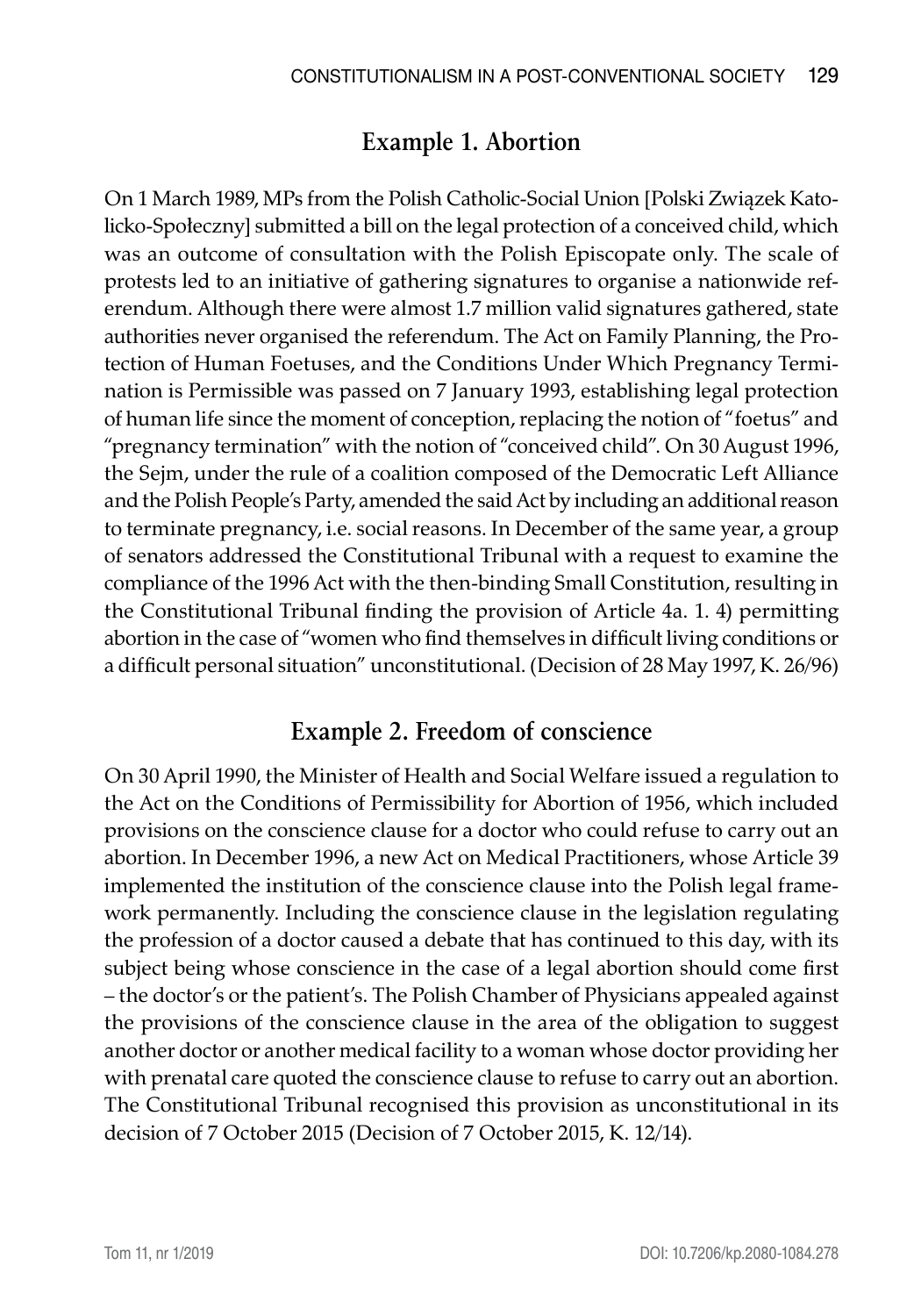### **Example 3. Cyclical assemblies**

On 13 December 2016, the Law on Assemblies was amended, with the amendment introducing a new category of cyclical assemblies under Article 26a. 1, a category yet unknown to the Polish legal framework. If assemblies are organised by the same organiser in the same location or on the same route at least 4 times a year in line with an established schedule or at least once a year on state or national holidays and such events have been held over the past three years, even if not in the form of assemblies, and have aimed at commemorating momentous events and ones which are meaningful for the history of the Republic of Poland, the organiser may apply to the province governor for a permission to organise such assemblies on a recurrent basis. Supporters of the opposition considered it an attempt to limit civic liberties and the right to express one's opinion. The government described it as a solution to organise the law, to increase the security of citizens, and to improve public order. Upon the president's request, the Constitutional Tribunal examined the amendment, paying particular attention to Article 26a. 1, and declared it to be constitutional (Decision of 16 March 2017, Kp 1/17).

By quoting the abovementioned cases, I intended to describe them as objectively as possible, using as descriptive a language as I could. But it is not hard to guess that those events stirred up some really strong emotions in the society. Each time, the political conflict took on the form of a culture war between the supporters of the so-called modern morality and those in favour of conservative morality. It is hard to speak of an open dialogue in politics when politics is defined by morality. As already said, the logic of a political conflict fuelled by imperatives never leads to a compromise. The final confrontation then becomes a legal battle for a universal hierarchy of values.

# **The political, morality, authority of law**

In the case of culture wars, the law is in a very disadvantaged position – regardless of the complexity of the constitutional matter, the dispute is very simple from the point of view of the parties involved – each party is convinced of being right. The Constitution of the Republic of Poland consists of 243 articles, which makes it an extensive regulation. But if we are talking about specific subjective rights, with specific guarantees, it appears that they are regulated in detail by ordinary acts. The Polish Constitution makes references to ordinary acts in about 150 cases. In addition to that, the Constitutional Tribunal has the right to carry out an abstract court control, and the dominant model of constitutional control is *ex-post* control. All this makes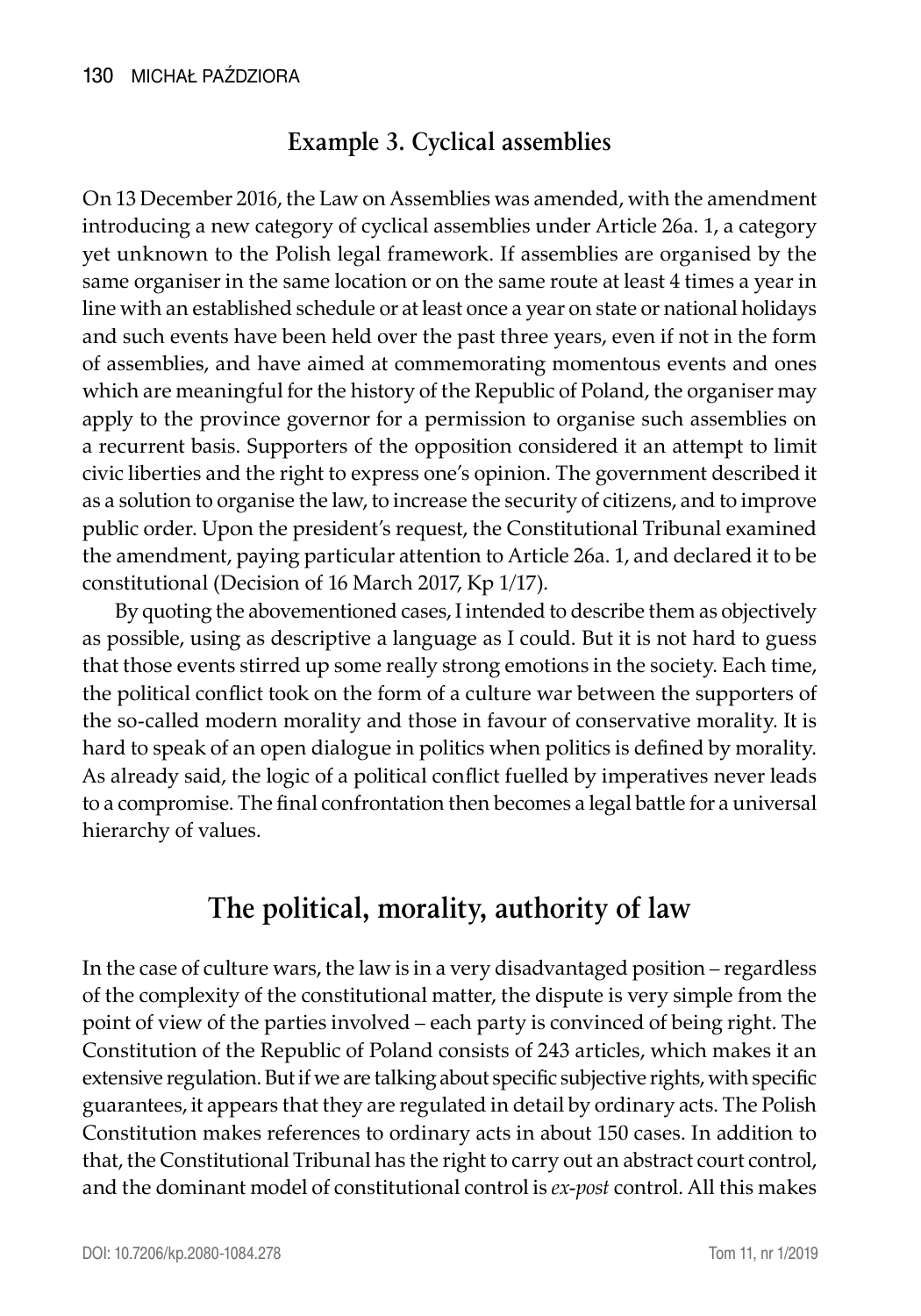the constitutional judiciary an active political actor when deciding on the compliance or non-compliance of acts of a lower tier than the constitution. As Andrew Heywood, an American political scientist claims, "where spontaneous agreement or natural harmony occurs, politics cannot be found." But it is hard to reach spontaneous agreement and harmony in circumstances of a conflict over abortion, the role and significance of freedom of conscience, or over the issue of freedom of expression. By counteracting the arbitrariness of other authorities, the judiciary may not expose itself to being accused of acting in an arbitrary manner, which gives no option to control and prevent misjudgement, especially in cases of decisions being final. Hence, statements of reasons of decisions and contrasting opinions are perfectly suitable for examining and reviewing the policies of conflict adopted in the constitutional judiciary.

One of the tools used to examine such statements of reasons involves tracing the so-called hybrid statements. The metaphor is borrowed from Rafał Włodarczyk's work, where it was used to explain the effect of a programme underlying education. Włodarczyk, examining the ideological elements present in education, has noticed that the impact of ideology "(…) resembles a situation in which our statements made in a foreign language are occasionally, imperceptibly, distorted by the grammatical structures of our native language, forming a kind of hybrid. This blurs the intended message, distorting or warping it. Hybrid statements reveal some learned form of organisation of content, which causes effects against what is intended."18 In the context in question this means paying special attention to fragments of statements of reasons where the declared "objectivity and neutrality" of the examination of the hierarchy of values conflicting with constitutionally protected rights is distorted by the *a priori* hierarchisation of values. Cases in which the Constitutional Tribunal makes efforts to justify the adopted hierarchy of values using objectivistic, rationalistic, and moral epistemology seem to be particularly interesting. In a democratic system, reaching a permanent hierarchy or balance of values is fiction. This fiction becomes all the more visible when we try to arrange for a hierarchy of values without taking the conflict between the constitutional rights being the subject of a given case into account. Like Sanne Taekema, I believe that "(…) it is possible to distinguish the *a priori* incommensurability of values from the need for a reasoned choice between values in a particular situation."19

<sup>18</sup> R. Włodarczyk, *Ideologia, teoria, edukacja. Myśl Ericha Fromma jako inspiracja dla pedagogiki współczesnej,* Kraków 2016, p. 275.

<sup>19</sup> S. Taekema, *What Should Be Transparent in Law? A Pragmatist Strategy to Justify Legal Decisions*. IVR-2003paper.doc 30 July 2003, p. 7, http://ssrn.com/abstract=1542068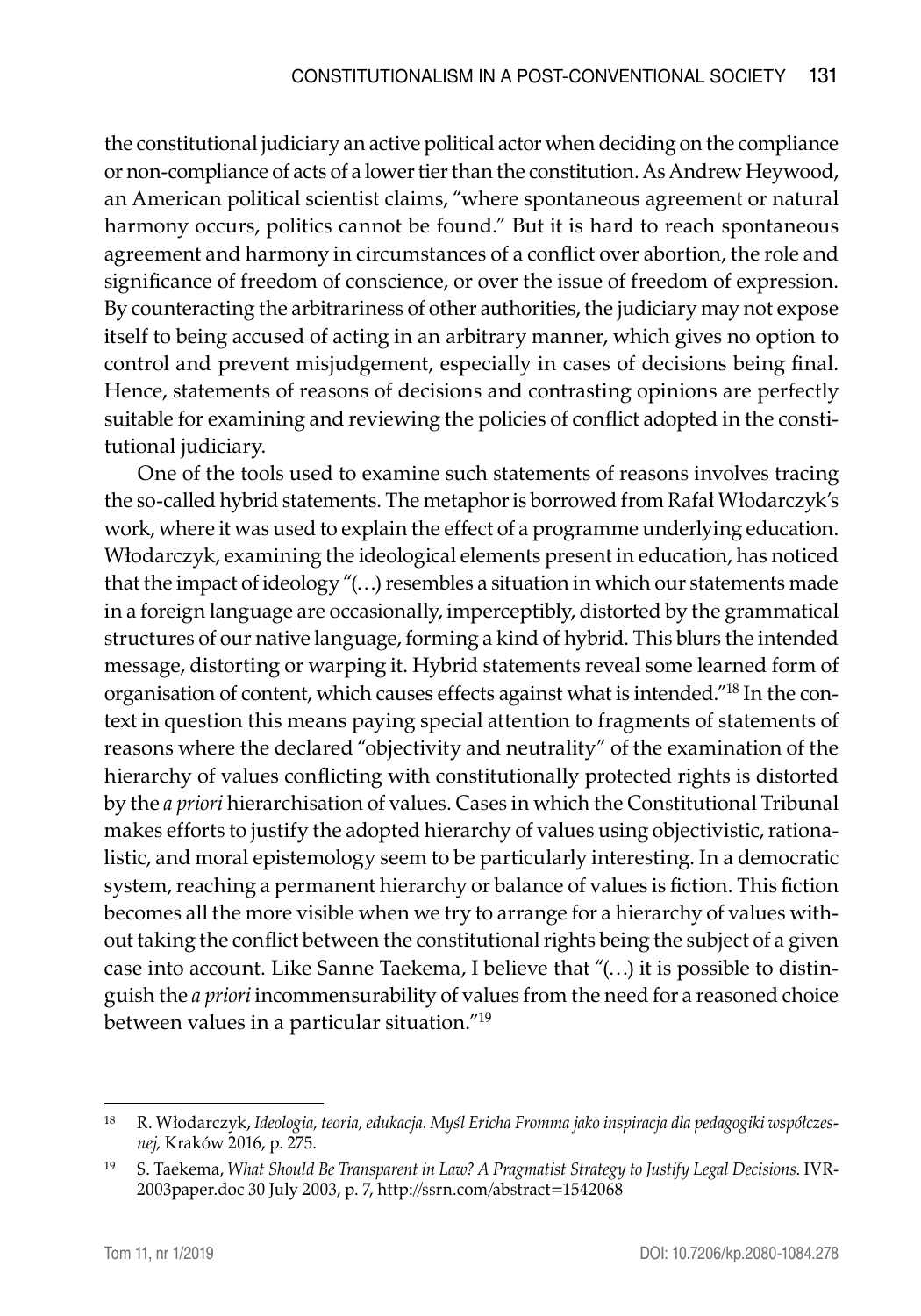Focusing on the said elements of statements of reasons lets us draw a conclusion that constitutionalism in Poland is still held captive by legal formalism. Here, formalism does not mean a blind faith in the methods of legal analysis. A shared feature of different variants of formalism is the approval of the thesis that making judgements aims to find a pre-assumed answer to a legal question using legal methods, canons, and forms of argumentation. If the process of making judgements is understood this way, the main threat to the success of this process is the indeterminacy of the legal text. When it comes to the examined cases, a charge of non-specificity of statutory expressions is the main instrument of the conflict policy endorsed by the Constitutional Tribunal. Perusing fragments of statements of reasons featuring a charge of the indeterminacy of law makes it possible to advance a thesis that these fragments are most overbearing and arbitrary. The hidden heritage of formalism surfaces especially when an abstract hierarchisation of constitutional values is being established.

Let us quote a fragment of a statement of reasons of a judgement passed in a case concerning abortion. "As stressed many times, the attempt to valuate human life based on rational reasons needs to set a criterion on the basis of which such valuation would be made. To this end, it is not enough to refer to specific statutory regulations, making a distinction of the property rights of a child into those granted before and after birth. Regardless of the fact that this case concerns a different category of rights, ordinary legislation may not have a direct impact on the determination of the area of protection designated by constitutional provisions, if only for the reason that it may misinterpret the hierarchy of values defined in the constitution."20 In the quoted fragment of the statement of reasons, the most striking thing is that the Constitutional Tribunal does not allow for a conflict between constitutionally protected rights. "The right to make a responsible decision to have children thus comes down in the negative aspect only to the right to refuse to conceive a child. But if a child has already been conceived, this right can be exercised only in the positive aspect, which is e.g. the right to give birth to and bring up a child."21 An earlier fragment reads that "from the point of view of constitutional requirements, the indeterminacy of the expression of difficult personal situation disparages Article 4a, section 1, item 4 of the Act of 7 January 1996 in its post-amendment wording. It makes it possible to derive a norm that allows for the deprivation of life without taking other constitutional values into consideration."<sup>22</sup> What needs to be borne in mind is that this was the time during which the so-called Small Constitu-

<sup>20</sup> Constitutional Tribunal's decision of 28 May 1997, K. 26/96, p. 20.

<sup>21</sup> Ibidem, p. 19.

<sup>22</sup> Ibidem, p. 18.